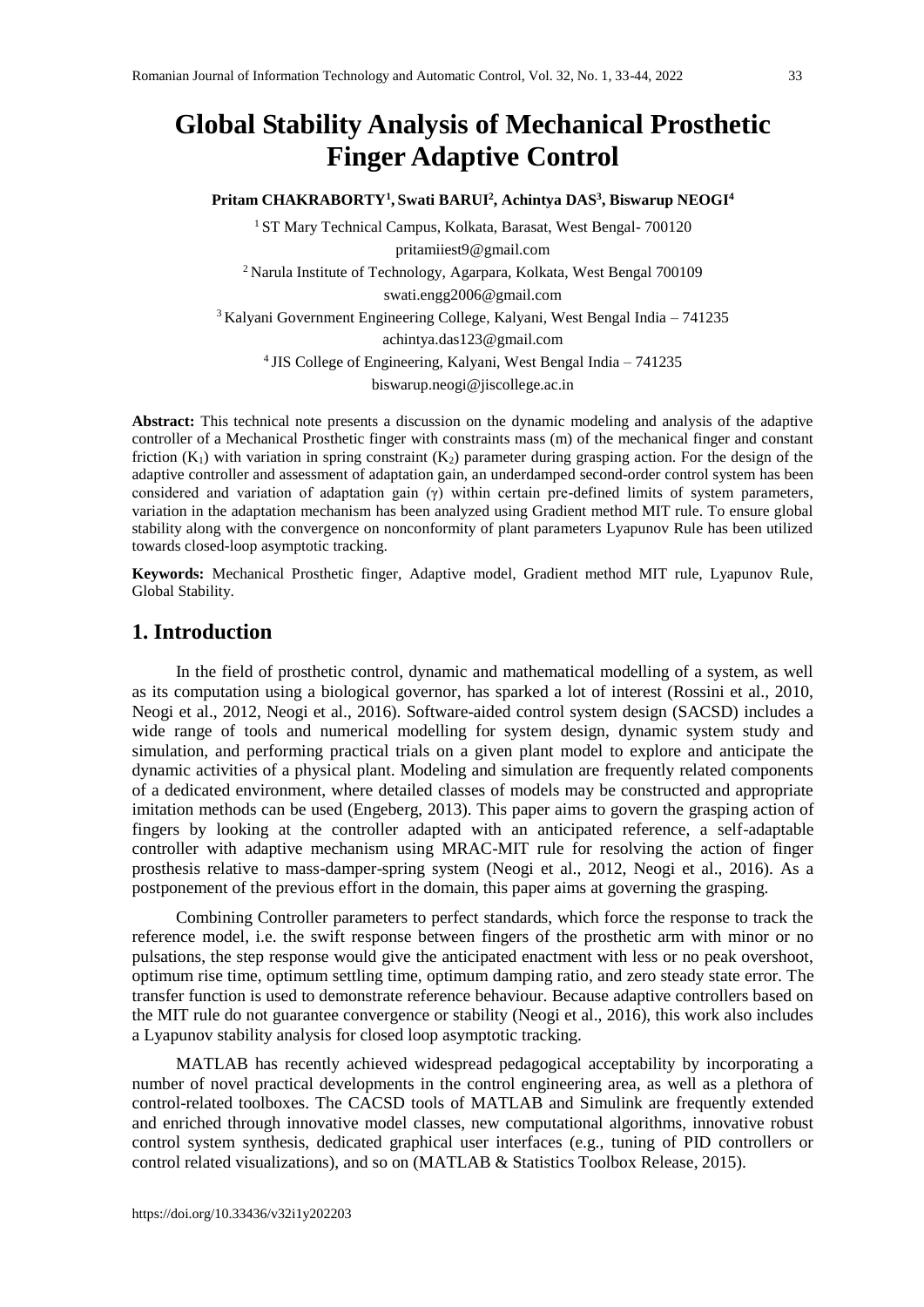## **2. Mechanical Finger Control Modelling using gradient based MRAC-MIT rule**

Mechanical finger considered as a damped  $2<sup>nd</sup>$  order differential equation,

$$
f(t) = m\frac{d^2x}{dt^2} + K_1\frac{dx}{dt} + K_2x(t)
$$
\n(1)

Where  $f(t)$  = force applied to produce shift amongst fingers, m= mechanical finger mass,  $x(t)$ = shift between fingers,  $K_1$ = friction constant,  $K_2$ = spring constant. (Neogi et al., 2012).

For the analysis we are considering  $2<sup>nd</sup>$ ,  $3<sup>rd</sup>$  and  $4<sup>th</sup>$  set of transfer functions and a comparative analysis utilizing 1<sup>st</sup> set of transfer is already done (Neogi, B. et al. 2016) defined as;

Set 1: 
$$
G(s) = \frac{1}{0.21s^2 + 0.4038s + 0.0411}
$$
  
\nSet 2:  $G(s) = \frac{1}{0.21s^2 + 0.1183s + 0.024}$   
\nSet 3:  $G(s) = \frac{1}{0.21s^2 + 0.0434s + 0.0299}$   
\nSet 4:  $G(s) = \frac{1}{0.21s^2 + 0.2369s + 0.0054}$  (2)

This work is generally concerned with the objectives outlined as;

Controlling the shift between fingers of prosthetic fingers using gradient method MIT rule, its adaptive tuning. The output stability analysis for the class of both nonlinear system using Lyapunov analysis. A linear approximation of nonlinear system about an equilibrium point is discussed and how the local stability holds for the system. A plant of higher order differential equation with PD controller in a closed loop system shows stability, here verified by Lyapunov method. Lately, Lyapunov method is used to design stable Model Reference Adaptive Controller.

Subsequently, input as applied force  $f(t) = F(s)$  to produce shift and output as movement among fingers  $x(t) = X_p(s)$  in s-domain;

$$
G_p(s) = \frac{X_p(s)}{F(s)} = \frac{\frac{1}{m}}{[s^2 + \frac{K_1}{m}s + \frac{K_2}{m}]} \tag{3}
$$

Thus, system gain *c*, *a* & *b* is time constant and time variable and is represented as,

$$
a = \frac{K_1}{m}; b = \frac{K_2}{m}
$$

2<sup>nd</sup> order under damped system taken as reference model can be written as,

$$
X_m(s) = G_m(s)R(s) = \frac{c_m}{[s^2 + a_m s + b_m]}
$$
\n(4)

$$
Tracking error, e = X_p - X_m
$$
\n(5)

Adaptive law to trail the desired reference model in following way,

$$
f = [S_1 r - S_2 x_p - \dot{x}_p]
$$
\n<sup>(6)</sup>

[http://www.rria.ici.ro](http://www.rria.ici.ro/)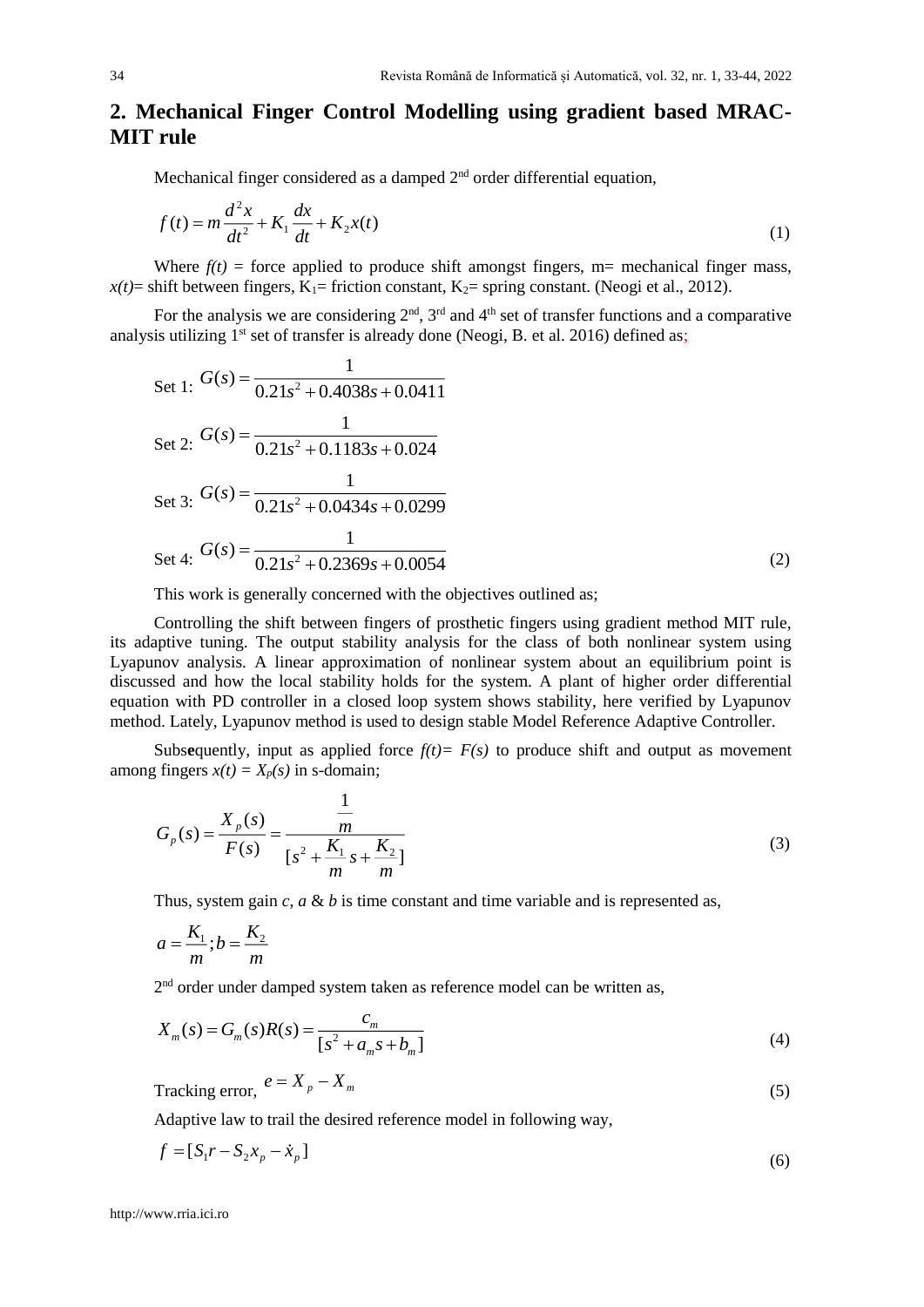Here, S<sub>1</sub>,S<sub>2</sub>,S<sub>3</sub> are the Adaptive feed forward-feedback controller parameter expressed in

vector form as  $\theta = (S_1, S_2, S_3)$  and  $\delta = [r, -x_p, -\frac{a}{dt}x_p]^T$  $\delta = [r, -x_p, -\frac{d}{dt}x_p]^T$ . Substituting eqn. (6) in time domain form of eqn. (3), then eqn. (7) will track the reference of eqn. (5),

$$
\ddot{x}_p + (a + cS_3)\dot{x}_p + (b + cS_2)x_p = cS_1r
$$
\n(7)

Controller parameters taken as;

$$
S_1 = \frac{c_m}{c}; S_2 = \frac{b_m - b}{c}; S_3 = \frac{a_m - a}{c}
$$
\n(8)

From eqn. 8, it can be seen that *a*, *b* & *c* are unidentified and changeable, thus adaptive variation of each controller parameter  $S_1$ ,  $S_2$ ,  $S_3$  can be estimated based on measurable variables. In a generalised form, MIT Rule is represented as (Engeberg, 2013),

$$
\frac{d\theta}{dt} = -\gamma e \frac{de}{d\theta}
$$

Here,  $\frac{\gamma}{\rho}$  denotes adaptation gain.

Henceforth, Cost function,  $(\theta) = \frac{1}{2}e^2(\theta)$  $\hat{\theta}$ ) =  $\frac{1}{2}e^{2}(\theta)$ , which has to be curtailed.

Using  $s(.) = \frac{d}{dt}(.)$  from differential eqn. (7) the result is,

$$
X_p = \frac{cS_1}{s^2 + (a + cS_3)s + (b + cS_2)}r
$$
\n(9)

The sensitivity derivatives  $\delta e$  $\delta\theta$ ; given as,

$$
\frac{\delta e}{\delta S_1} = \frac{\delta}{\delta S_1} (X_p - X_m) = \frac{c}{s^2 + (a + cS_3)s + (b + cS_2)} r; \frac{\delta e}{\delta S_2} = -\frac{c}{s^2 + (a + cS_3)s + (b + cS_2)} X_p
$$

$$
\frac{\delta e}{\delta S_3} = -\frac{sc}{s^2 + (a + cS_3)s + (b + cS_2)} X_p
$$
(10)

Tracking path can be modelled using eqn. (8) as  $S_1c = c_m$ ,  $(a + cS_3) = a_m$ ,  $(b + cS_2) = b_m$ From eqn. (8) the update law for  $\theta = (S_1, S_2, S_3)$  are given by,

$$
\frac{dS_1}{dt} = -\gamma e \frac{c_m}{[s^2 + a_m s + b_m]}
$$

$$
\frac{dS_2}{dt} = \gamma e \frac{c_m}{[s^2 + a_m s + b_m]} X_p
$$

$$
\frac{dS_3}{dt} = \gamma e \frac{c_m s}{[s^2 + a_m s + b_m]} X_p
$$

Hence,  $\gamma$ , i.e. adaptive gain is written as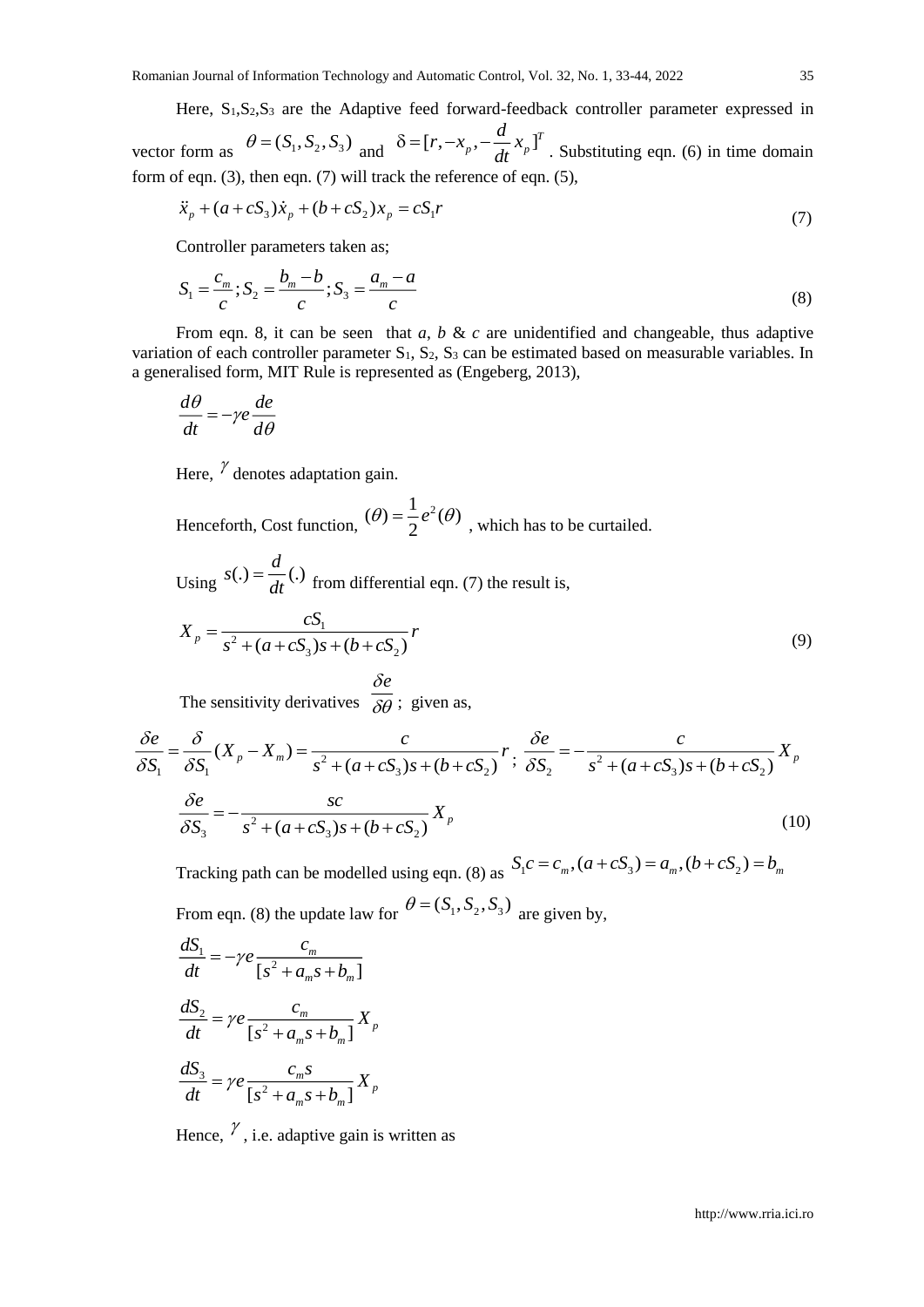$$
\gamma = \gamma \frac{c}{c_m}
$$

**3. Outcomes and analysis**

The constraints linked to the sets of transfer function are given in Table I. as, prosthetic finger mass (m) = 210 gm [3]. The adaptation gain  $\gamma$  is sculpted, the subsequent effect on the system's reaction is inspected. The values of the test with gain 0.1, 2.4 and 5 are shown in Figure 2.

**Table I**

| Transfer | Parameters                |                           |  |  |  |  |  |  |
|----------|---------------------------|---------------------------|--|--|--|--|--|--|
| function |                           |                           |  |  |  |  |  |  |
|          | $K_1$ = friction constant | $K_2$ = spring constraint |  |  |  |  |  |  |
| Set 2    | 0.11935                   | 0.0245                    |  |  |  |  |  |  |
| Set 3    | 0.0434                    | 0.0299                    |  |  |  |  |  |  |
| Set 4    | 0.23695                   | 0.0054                    |  |  |  |  |  |  |

The Figure 1(i) displays a block illustration of prosthetic finger adaptive controller with tuning mechanism. A square signal with unit amplitude and a time period of 20 seconds is applied and the equivalent time response is shown in Figure 1(b).

Considering reference model transfer function;

$$
G_m(s) = \frac{2.460592}{s^2 + 2.6667s + 2.460592}
$$
\n(12)

The subsequent comments can be made from these results:

Increase in the gain rises the oscillation frequency and also result in the rise of overshoot.

The error variance is shown in Figure 2(ii) - Figure 2(iv).

Due to addition of PD controller across the plant adaptation law, the MRAC structure changes as the following form, in S-domain yields

$$
F(s) = S_1[{K_p + sK_d} \{R(s) - X_p(s)] - S_2 X_p(s) - S_3 sX_p(s)
$$
\n(13)

Substituting eqn. (13) into eqn. (4) yields



**Figure 1(i).** Simulink model of finger prosthesis

(11)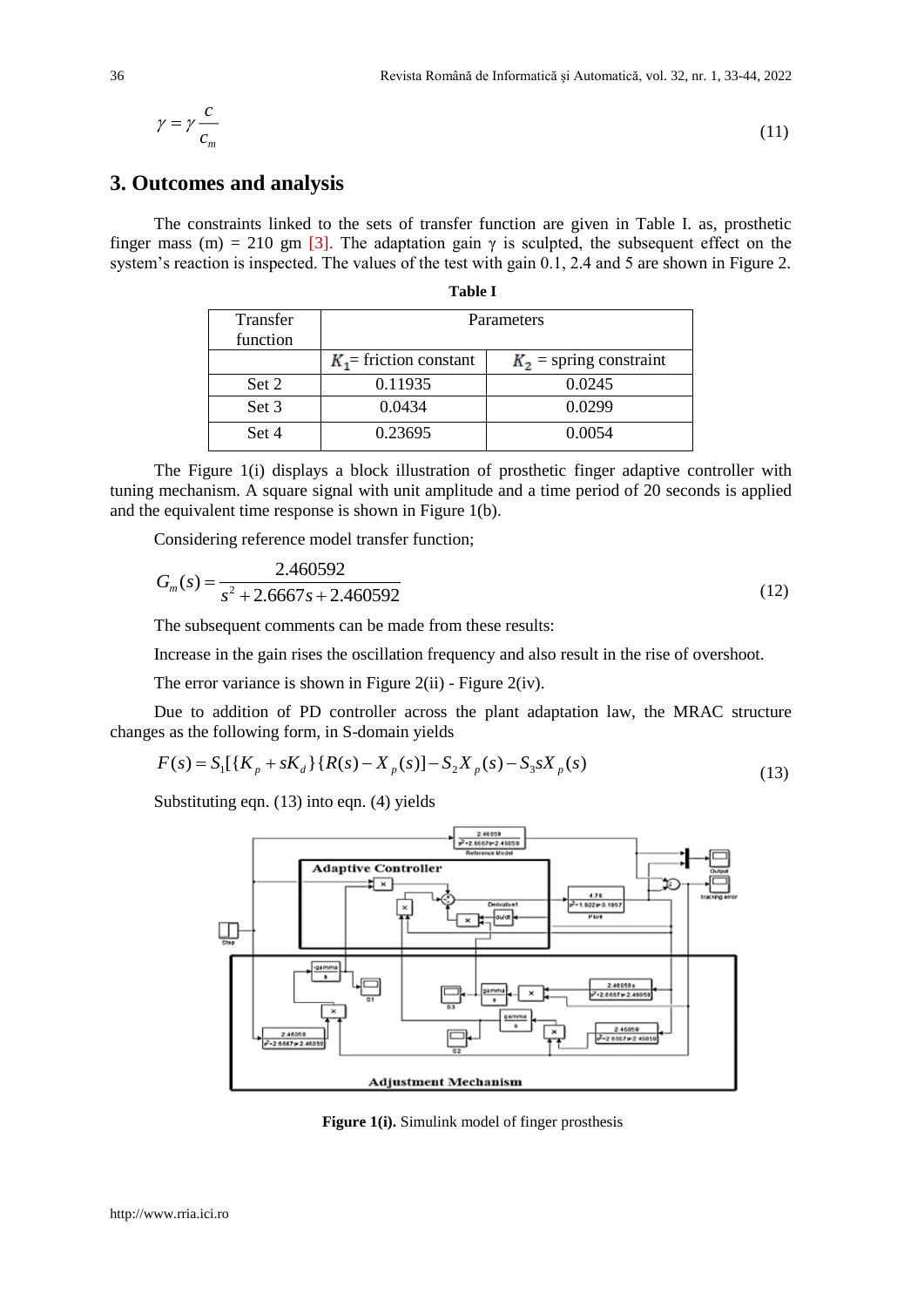

Figure 2(i). Time response corresponding to square input, (ii)-(iv) the error between the reference and the process

$$
\{s^2 + as + b\}X_p(s) = \{K_p + sK_d\}\{R(s) - X_p(s)\} - cS_2X_p(s) - cS_3sX_p(s)
$$
\n(14)

Thus we can represent eqn.14 as;

$$
\frac{X_p(s)}{R(s)} = \frac{c(K_p + sK_d)S_1}{s^2 + (a + cS_3 + cS_1K_d)s + (b + cS_2 + cK_pS_1)}
$$
(15)

Eqn.15, depicts a modified plant transfer function with a fixed gain PD controller placed over the adaptive controller block to eliminate oscillations caused by instability.

The major goal is to get the plant as close to the model as possible, the plant's parameters are set close enough to the ideal model values so the plant's characteristics match the model's., i.e.:

$$
s^{2} + (a + cS_{3} + cS_{1}K_{d})s + (b + cS_{2} + cS_{1}K_{p}) \approx [s^{2} + a_{m}s + b_{m}]
$$
\n(16)

The sensitivity derivatives  $S_1$ ,  $S_2$ ,  $S_3$  for each value of system controller parameters are calculated using the global MRAC-MIT rule. written as;

$$
\frac{\delta e}{\delta S_1} = \frac{c(K_p + sK_d)\{R(s) - X_p(s)\}}{[s^2 + a_m s + b_m]} \frac{\delta e}{\delta S_2} = -\frac{c}{[s^2 + a_m s + b_m]} X_p(s)
$$
\n
$$
\frac{\delta e}{\delta S_3} = -\frac{cs}{[s^2 + a_m s + b_m]} X_p(s)
$$
\n(17)

Thus, the updated law for each of the controller parameters  $\theta = (S_1, S_2, S_3)$  is as follows

$$
\frac{dS_1}{dt} = -\gamma_1 e \frac{\delta e}{\delta S_1} = \gamma_1 e G_m(s) (K_p + sK_d) \{R(s) - X_p(s)\}\tag{18}
$$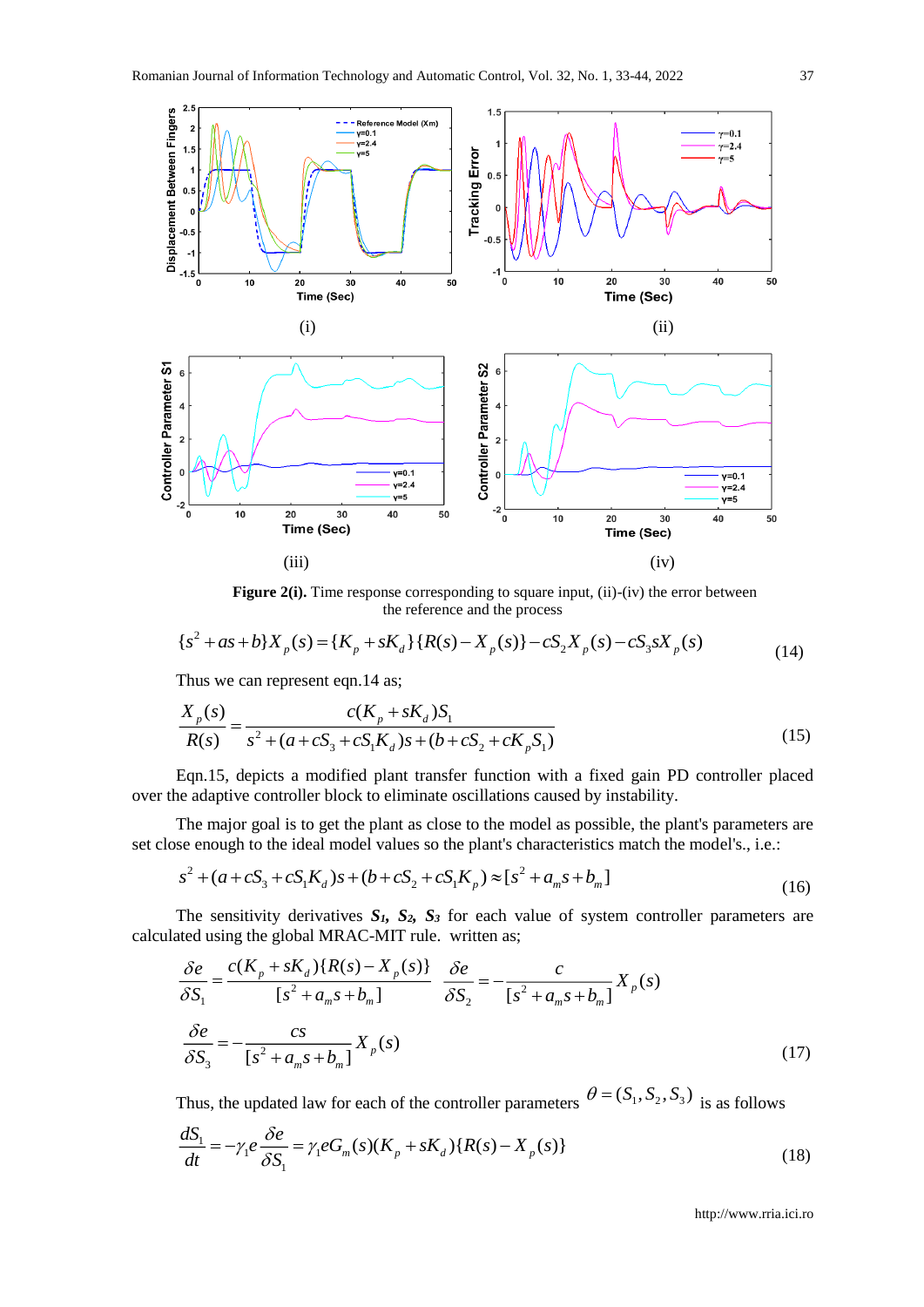Similarly; 
$$
\frac{dS_2}{dt} = -\gamma_2 e \frac{\delta e}{\delta S_2} = \gamma_2 e G_m(s) X_p(s)
$$
 (19)

And 
$$
\frac{dS_3}{dt} = -\gamma_3 e \frac{\delta e}{\delta S_3} = \gamma_3 e G_m(s) s X_p(s)
$$
 (20)

Where adaptive gain for each controller parameters  $(S_1, S_2, S_3)$  is

$$
\gamma_1 = \gamma_1 \left( \frac{c}{c_m} \right)
$$
 And  $\gamma_2 = \gamma_2 \left( \frac{c}{c_m} \right); \gamma_2 = \gamma_2 \left( \frac{c}{c_m} \right)$ 

Adaptive gain is first implemented in the prior segment, and the effect on reaction time is investigated. Steering the same trial as in the previous section with gains of 0.1, 2.4, and 5 yields the results shown in Figure 4 (i)-(v). Time reaction, tracing errors between the plant and the reference system, and overseeing constraints are some of the outcomes of the investigation Figure 5 (ii)-(v) illustrates the tracking error among the reference scheme and the process over time. Similarly, MRAC without a PD controller has larger overshoot values and takes longer to stabilise the response. However, there is no severe overshoot, and it takes less time for the reaction to be level. The reference is chosen so that it responds quickly to a step input.



**Figure 3.** Simulink module of finger prosthesis with PD controller in the Adaptive module

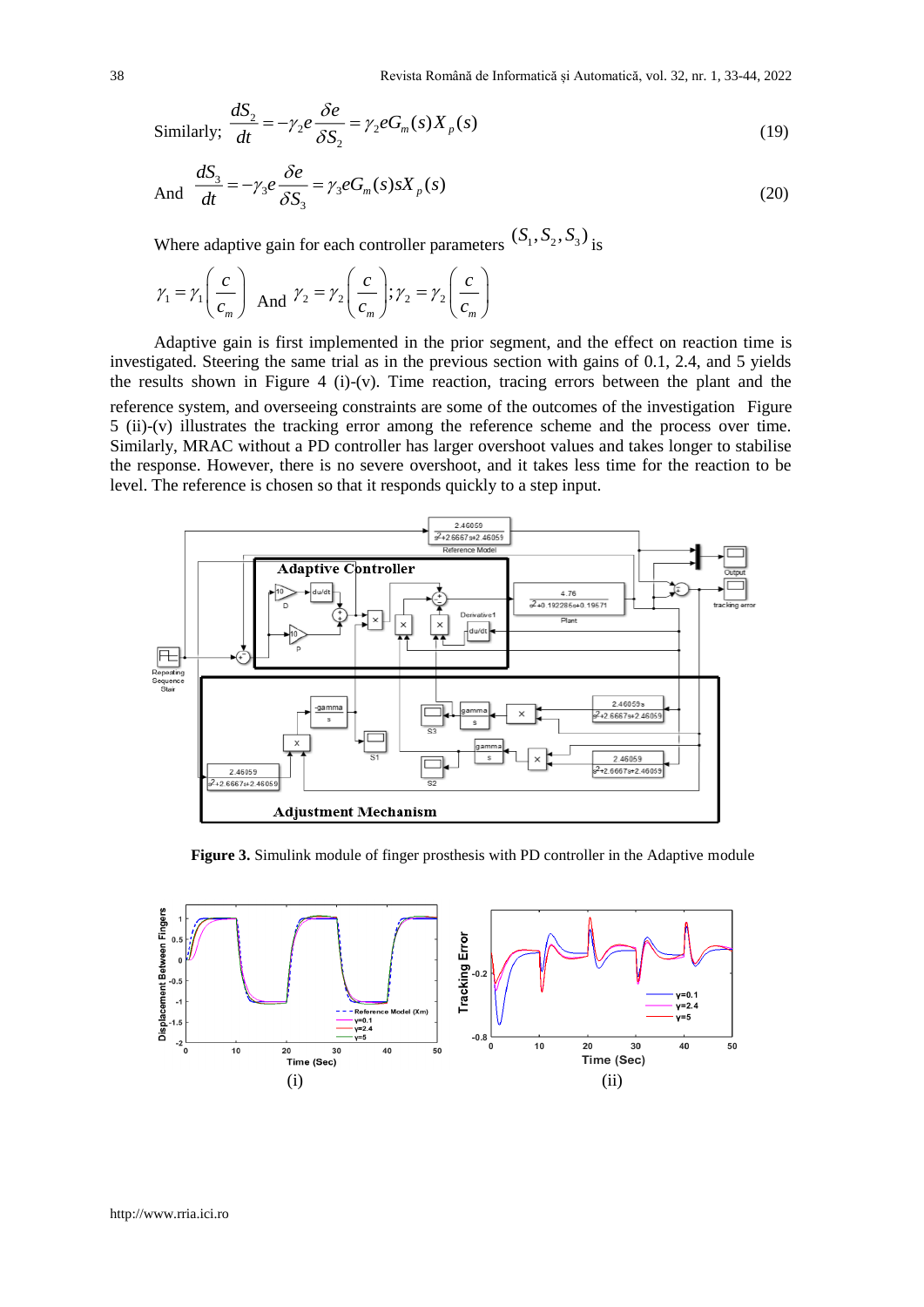

Figure 4. Time response corresponding square input, (ii)-(iv). Error Tracking amongs the reference model and the process over time corresponding to fixed gain PD controller

$$
G_m(s) = \frac{2.6130}{s^2 + 2.28558s + 2.6130}
$$
\n(21)

The reference having a relaxing time of 3.5 sec, a damping factor 0.707 and a percentage overshoot of 0.63%.

## **4. Global Stability Analysis utilizing Lyapunov Criterion**

Lyapunov-based design can be used to keep the adaptive system stable. The result is obtained by subtracting eq. (4) from eq. (5).

$$
(\ddot{x}_p - \ddot{x}_m) + (a + cS_3)\dot{x}_p - a_m x_m + (b + cS_2)x_p - b_m x_m = cS_1 r - c_m r
$$
\n(22)

Let,

$$
(a + cS_3) - a_m = a_1 \cdot (b + cS_2) - b_m = b_1 \cdot cS_1 - c_m = c_1
$$

Then; Eq. (13) can be represented as,

$$
\ddot{e} + a_m \dot{e} + b_m e = c_1 r - b_1 x_p - a_1 \dot{x}_p
$$
\n(23)

Lyapunov function entrant chosen as,

$$
V(e, \dot{e}, c_1, b_1, a_1) = \dot{e}^2 + b_m e^2 + \frac{1}{\gamma_1} c_1^2 + \frac{1}{\gamma_2} b_1^2 + \frac{1}{\gamma_3} a_1^2
$$
  
Then its derivative is;  $\dot{V} = 2\dot{e}\ddot{e} + 2b_m e\dot{e} + \frac{2}{\gamma_1} c_1 \dot{c}_1 + \frac{2}{\gamma_2} b_1 \dot{b}_1 + \frac{2}{\gamma_3} a_1 \dot{a}_1$  (24)

This gives,

$$
\dot{S}_1 = -\alpha \dot{e}r \frac{\dot{S}_2}{\dot{S}_2} = -\alpha \dot{e}x_p \frac{\dot{S}_3}{\dot{S}_3} = \alpha \dot{e}x_p
$$

http://www.rria.ici.ro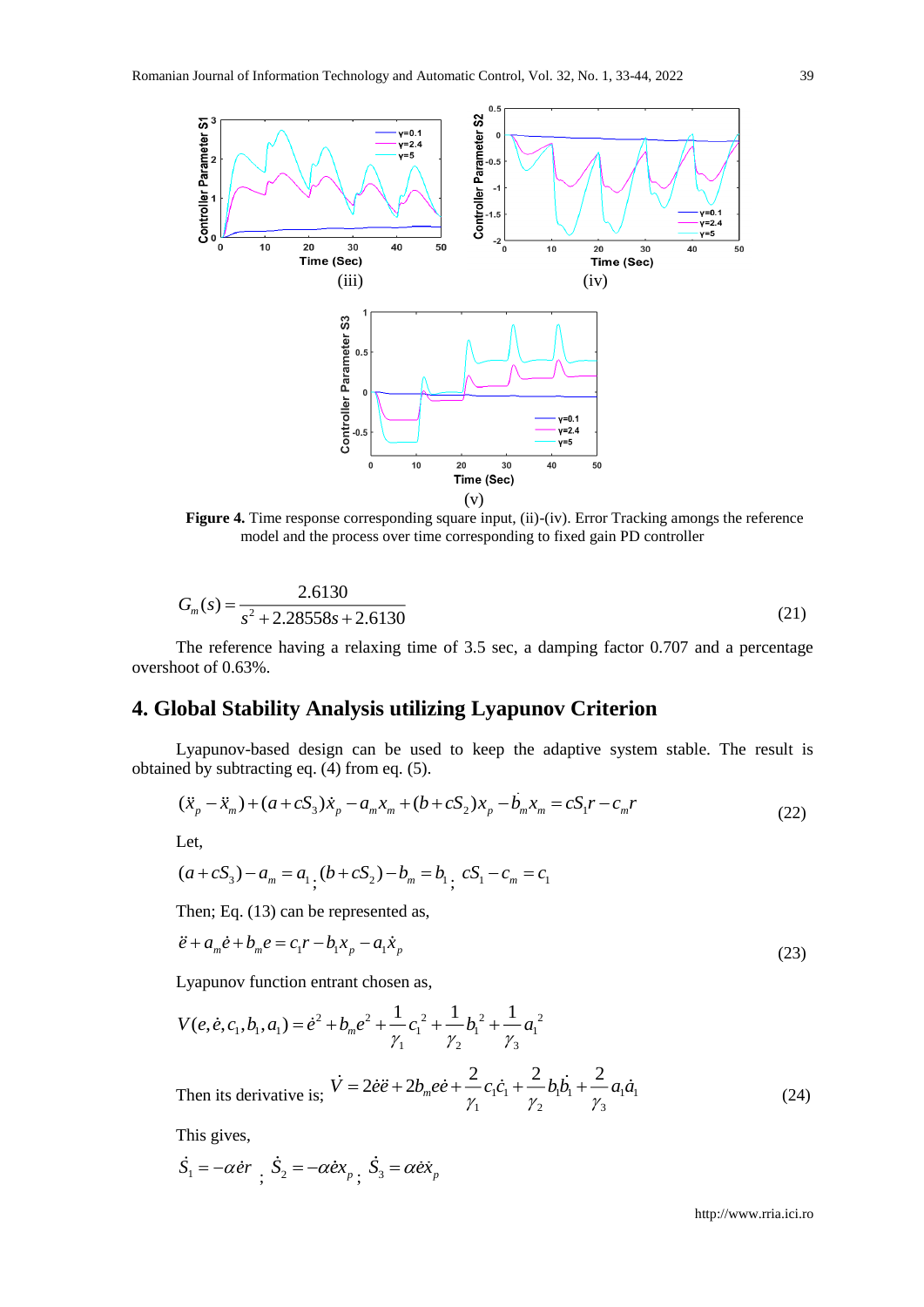$$
\alpha
$$
 is taken as,  $\alpha = \frac{\gamma}{c}$ 

The negative sign of the derivative denotes the design of a steady adaptive controller, and eqn. (23) denotes the attainable adaptive law of controller. Adaptive gain  $\gamma$  is examined first in the previous segment, followed by the impact on time response. The effects of altering the gain levels in the same way are shown in Figure 5. The system characteristics that correlate to the approximate overshoot and settling time are compared in Table II.

### **5. Impact of altering reference: a cumulative study**

The impact of altering the reference parameters  $a_m$ ,  $b_m \& c_m$  is inspected. Considering sets 2, 3 and 4, the transfer function of the reference model described in eqn. 2, is selected in a way that can respond rapidly to a step input (Astrom & Wittenmark 1994, Coman & Boldisor),

$$
G_m(s) = \frac{2.6130}{s^2 + 2.28558s + 2.6130}
$$
\n(25)

The reference system having 5% settling time of 3.5 sec, damping factor 0.707 with a percentage overshoot of 4.3%.



**Figure 5.** Lyapunov analysis, (i) time response corresponding to Square input, (ii)-(v) Tracking error corresponds to variations in gain  $(\gamma)$  of reference system and the process over time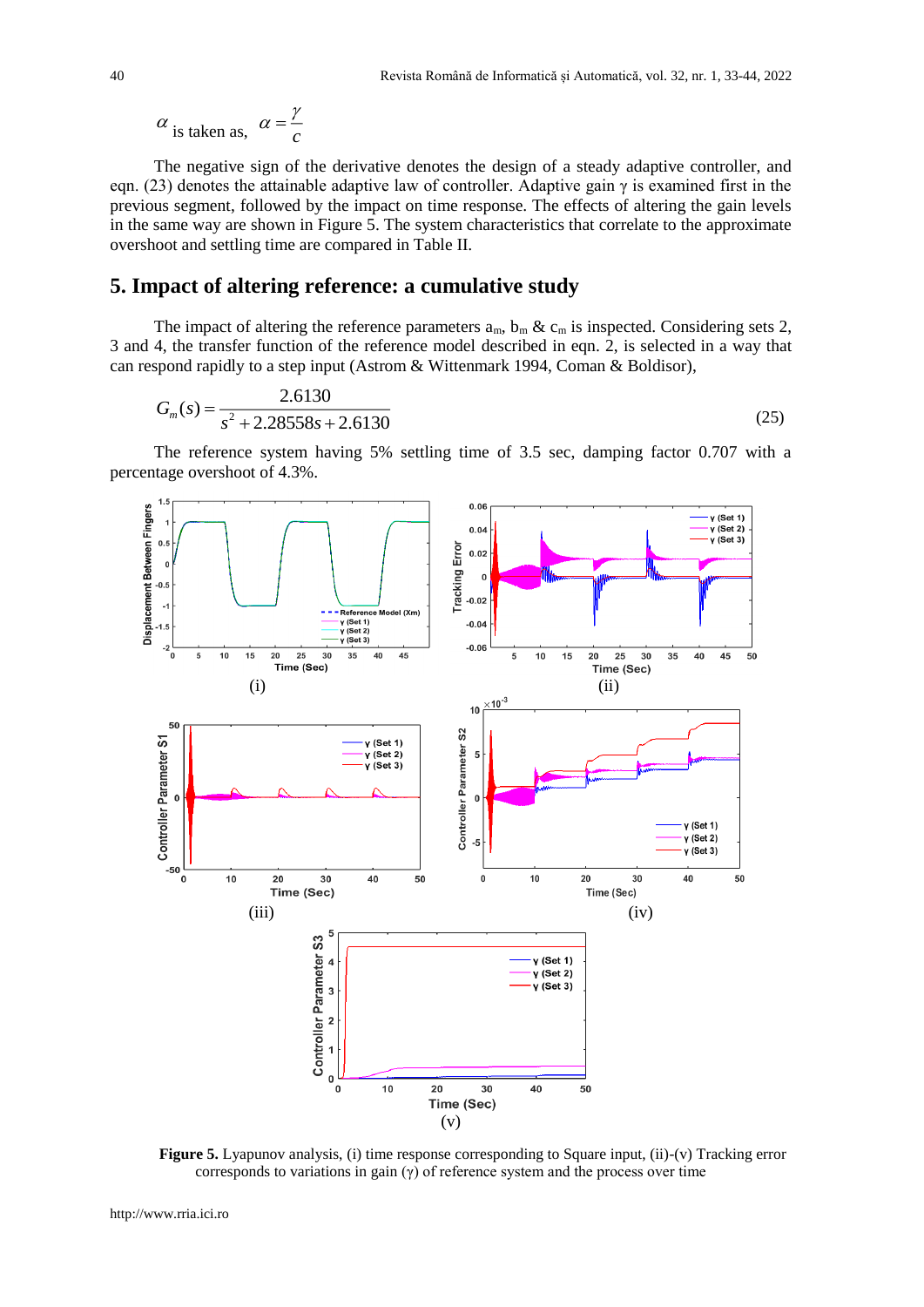

Figure 6. Comparative analysis, (i)-(ii) Time response for 1<sup>st</sup> set transfer function along with tracking error; (iii) Time Response for 2<sup>nd</sup> set transfer function; (iv) Time Response for 3<sup>rd</sup> set transfer function and (v) Time Response for 4<sup>th</sup> set transfer function

The approximate overshoot and 5% settling time for each three step spanning 10 seconds as seen in these simulations after an experiment with gain levels of 0.1, 2.4, and 5. Following are some of the conclusions drawn from these findings:

(1) Settling time reduces with the increase of gain value and takes less time for the plant's output to reach the desired reference model's response;

(2) With change of the gain, the frequency of oscillations increases and results in higher overshoot.

Higher gain levels result in a shorter settling period for the error signal, as evidenced by the time response. This comes at the cost of increased overshoot and may result in undesirable behaviour, such as the adaptation failing to converge. The MRAC without the PD controller has greater overshoot values and takes longer to stabilise the response. However, there is no severe overshoot and the response takes less time to stabilise.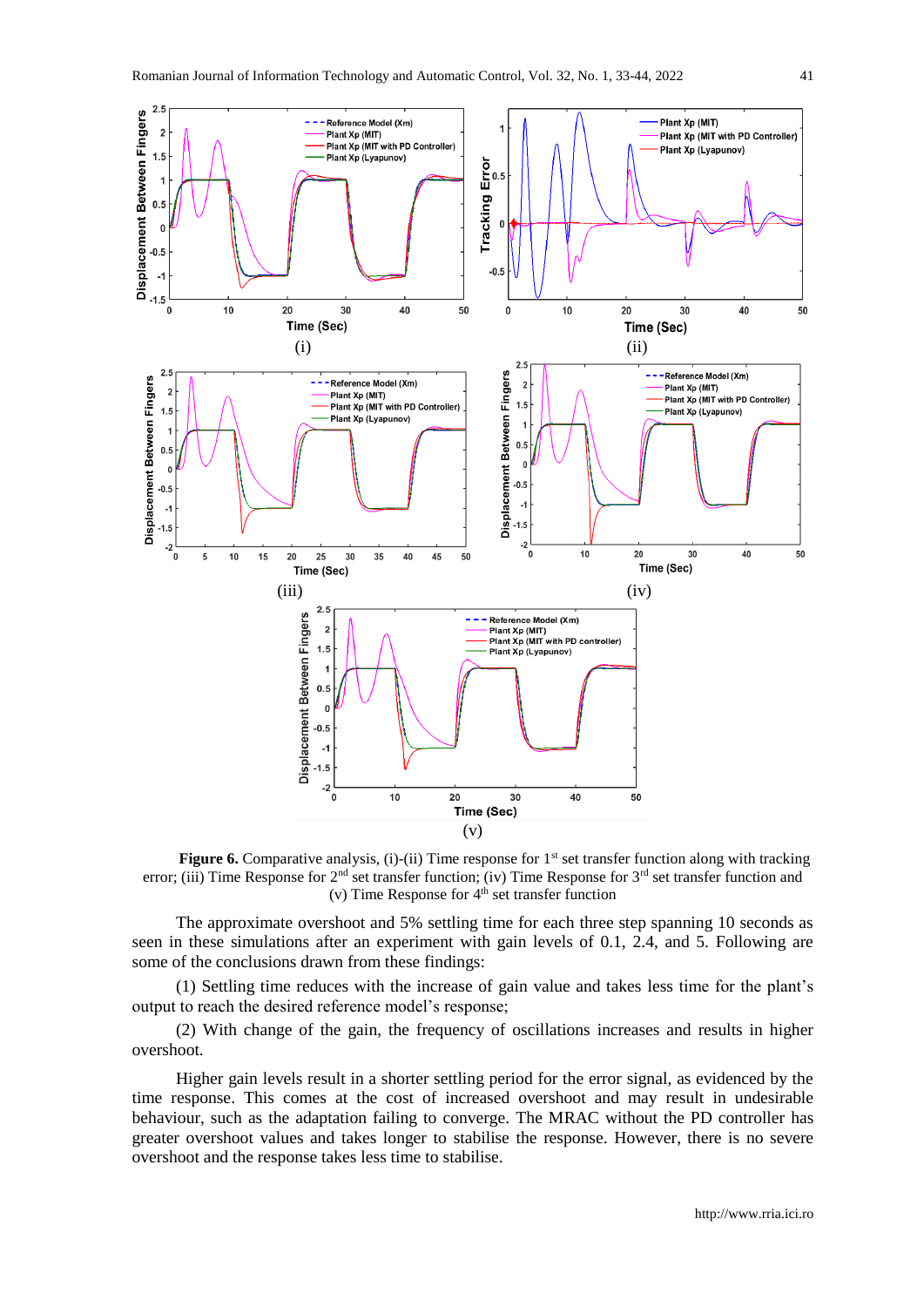|                              | Reference<br>model<br>(X <sub>m</sub> ) | Values of Gammas( $\gamma$ ) |            |                 |            |                   |                 |            |                   |                 |
|------------------------------|-----------------------------------------|------------------------------|------------|-----------------|------------|-------------------|-----------------|------------|-------------------|-----------------|
| <b>Specifications</b>        |                                         | $\nu = 0.1$                  |            | $\nu = 2.4$     |            |                   | $\nu = 5$       |            |                   |                 |
|                              |                                         | <b>MIT</b>                   | MIT-<br>PD | Lyapu<br>$-nov$ | <b>MIT</b> | MIT-<br><b>PD</b> | Lyapu<br>$-nov$ | <b>MIT</b> | MIT-<br><b>PD</b> | Lyapu<br>$-nov$ |
| % Overshoot or<br>Undershoot | 0.63                                    | 94.2                         | $-0.28$    | 4.5             | 112        | 2.3               | 4.7             | 108        | 2.7               | 4.2             |
| Peak time (Sec)              | 2.74                                    | 5.63                         | 10         | 2.735           | 3.513      | 7.220             | 2.854           | 2.831      | 6.88              | 2.725           |
| Settling Time (sec)          | 4.333                                   | >10                          | 10         | 4.267           | >10        | >10               | 4.17            | >10        | >10               | 4.282           |

**Table II.** Comparative analysis

### **6. Conclusions**

Using MRAC methodologies, this paper proposes the design and analysis of an adaptive controller for a mechanical prosthetic arm. By assuring consistent output performance of a mechanical prosthetic limb within a range of adaption gain, the technique attempts to improve system transient responsiveness. For the analysis of one under-damped second order control system, the Gradient method MIT rule was introduced into the controller design of this second order system. The influence of adaption gain for different values of system parameters on overall system performance was investigated using computer-aided control system design (SACSD) tools such as MATLAB-SIMULINK. In the face of nonconformity of system parameters, Lyapunov stability analysis was utilised to ensure system global stability. Further, to evaluate the effect of the controller on the system's temporal response characteristics, such as minimum settling time and minimal percentage overshoot, a cumulative study on the influence of variation of modifying the reference model was conducted.

#### **REFERENCE**

- 1. Anita, R. & Prakash, R. (2010). *Robust Model Reference Adaptive PI Control*, J. Theor. Appl. Inf. Technol., vol. 14.
- 2. Astrom, K. J. & Wittenmark, B. (1994). *Adaptive control*; 2nd Edition: Prentice-Hall.
- 3. Coman, S. & Boldisor, C. R. (2014). *Adaptive PI controller design to control a mass-damperspring process*. Bulletin of the Transilvania University of Braşov Series I Vol. 7 (56), No. 2.
- 4. Engeberg, E. D. (2013). *Human model reference adaptive control of a prosthetic hand*. Journal of Intel Robot Syst., doi: 10.1007/s10846-013-9815-9.
- 5. Kalman, R. E. (1958). *Design of a self-optimization control system rans*. ASME, vol. 80, 468-478.
- *6.* MATLAB & Statistics Toolbox Release (2015a, 2015). *The Math Works, Inc., Natick, Massachusetts, United States. February. https://in.mathworks.com/help/simulink/ug/startingsimulink-software.html.*
- 7. Neogi, B., Islam Sanaul S. K., Chakraborty, P., Barui S., Das, A. (2016). *Mechanical*  Prosthetic Arm Control Model Using MIT Rule. 4<sup>th</sup> International Conference on Advanced Computing, Networking, and Informatics, (ICACNI-2016).
- 8. Neogi, B., Ghosal, S., Ghosh, S., Bose T. K., Das. A. (2012). *Dynamic modeling and optimizations of mechanical prosthetic arm by simulation technique.* Recent Advances in Information Technology (RAIT), IEEE Xplore, pp. 883-888.
- 9. Oltean, S. E. & Morar, A. (2010). *Simulation of the local model reference adaptive control of the robotic arm with DC motor drive.* ACTA Electrotechnica, Vol. 51, No. 2, 114–118.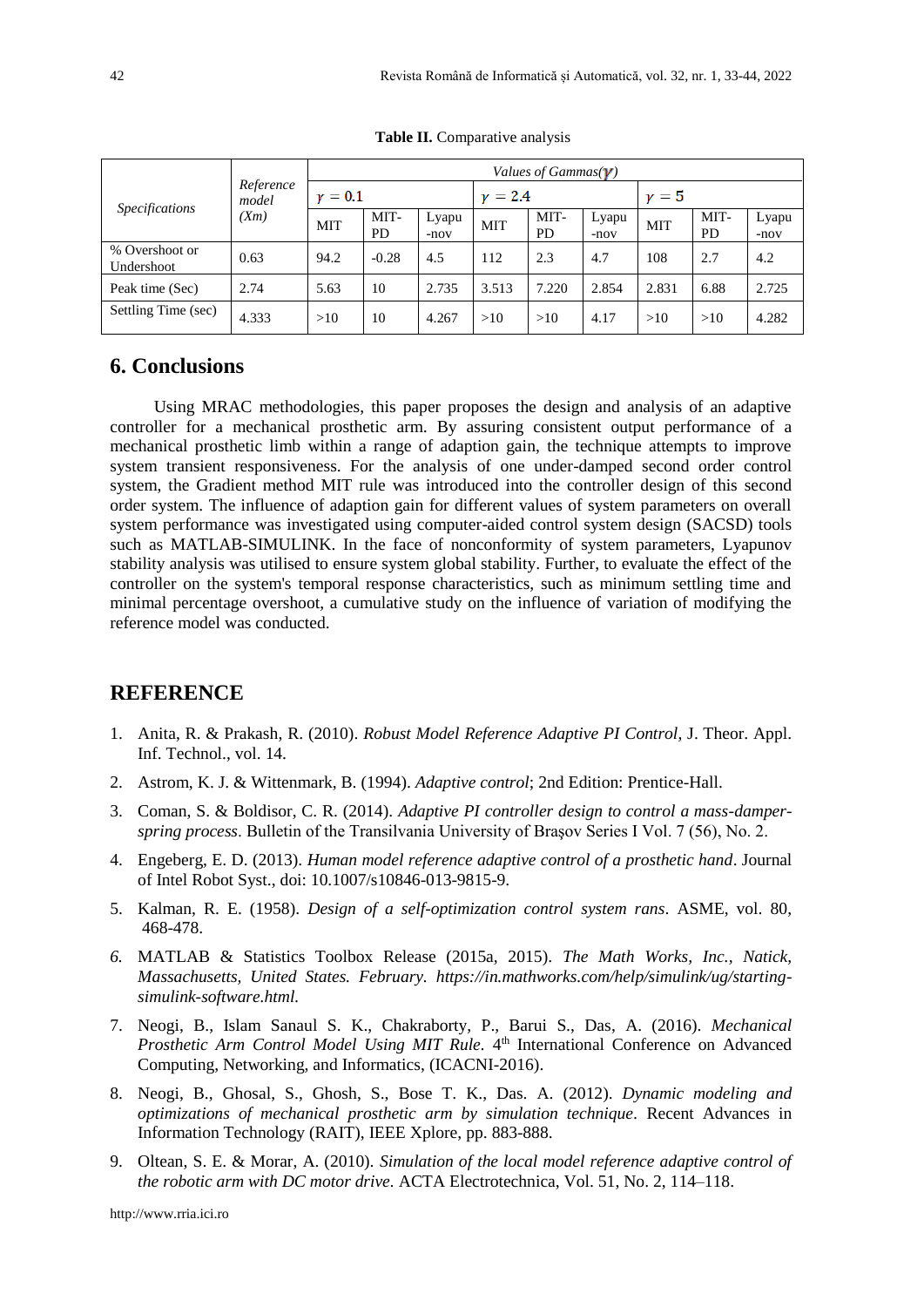- 10. Rossini et al. (2010). *The Italian Tribune Newspaper*, July 21, 2010. [http://theitaliantribune.com/?p=119.](http://theitaliantribune.com/?p=119)
- 11. Stellet, J. E. (2011). *Influence of Adaptation Gain and Reference Model Parameters on System Performance for Model Reference Adaptive Control*. World Academy of Science, Engineering and Technology 60, 1768–1773.
- 12. Sun J. (1993). *A modified model reference adaptive control scheme for improved transient performance*, IEEE Trans. Autom., Contr., vol. 38, no. 8, pp. 1255–1259.
- 13. Taifour Ali, Bashier Eisa & Omar Busat alzain Mohd (2012). *Adaptive PID Controller for Dc Motor Speed Control.* International Journal of Engineering Inventions, September 2012.
- 14. Tao, G. (2003). *Adaptive Control Design and Analysis*, S. Haykin, Ed. WileyInterscience.
- 15. Wise, K., Lavretsky, E. & Hovakimyan, N. (2006). *Adaptive control of flight: theory, applications, and open problems*. In American Control Conference.
- 16. Xiu-Chun, Zhao et al. (2012). *Model Reference Adaptive Control for Perforated Mill*. International Conference on Electronic & Mechanical Engineering and Information Technology, Dalian Nationalities University.



**Pritam CHAKRABORTY**, received B. Tech degree in Electronics and Communication Engineering and M. Tech Degree in Communication Engineering from West Bengal University of Technology, Kolkata, India in 2010 and 2012, respectively. He worked as Junior Research Fellow at the Indian Institute of Engineering Science and Technology, Shibpur from 2012 to 2015 in a DST-DRC Govt. of India sponsored project on the design of microwave device and components using meta-materials for Ku-Band application. He has received the best paper award in the track communication at IEEE INDICON 2011 and participated at IEEE Young Scientist Colloquium 2014, held at IIEST, Shibpur. He is currently working toward his Ph.D. degree in control engineering from Maulana Abul Kalam Azad University of Technology, West Bengal. His current research interest includes Non-linear control engineering, Biomedical engineering (prosthetics), Brain controlled Interface (BCI) and Microwave engineering.



**Swati BARUI** earned a B. Tech in Electronics and Communication Engineering from Techno India, a division of West Bengal University of Technology, in 2006, and an M. Tech in Electronics and Communication Engineering from Kalyani Government Engineering College in